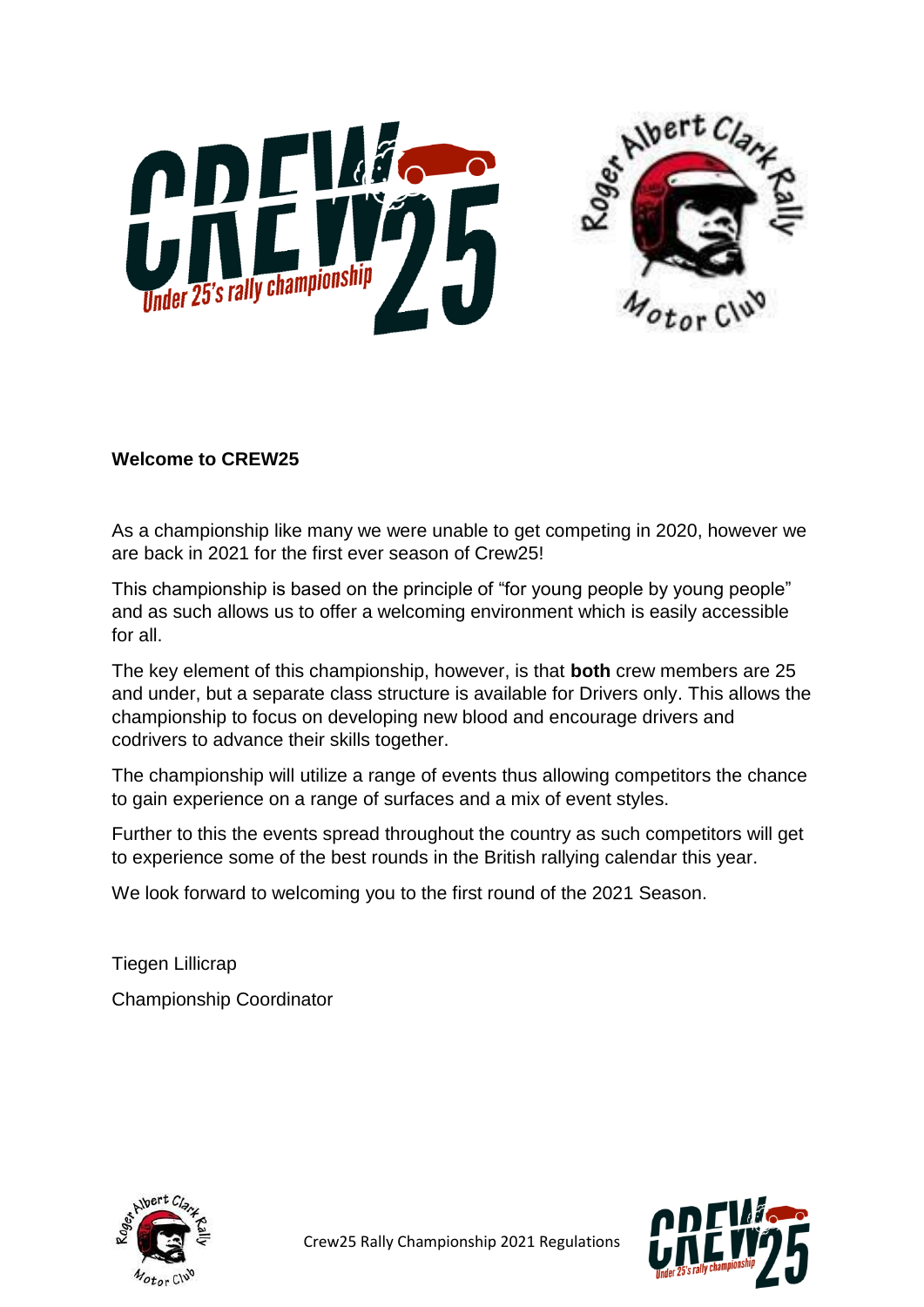## **Championship Committee**

Championship Coordinator:

| Tiegen Lillicrap                         | crew25.championship@gmail.com 07860665855 |             |  |  |  |  |
|------------------------------------------|-------------------------------------------|-------------|--|--|--|--|
| <b>Championship Deputy Coordinators:</b> |                                           |             |  |  |  |  |
| Ross Lillicrap                           | rosslillicrap@gmail.com                   | 07854846766 |  |  |  |  |
| <b>Richard Brooks</b>                    | richbrooks20@gmail.com                    | 07877004462 |  |  |  |  |
| <b>Eligibility Scrutineer:</b>           |                                           |             |  |  |  |  |
| John Cooper                              | jccmstech@gmail.com                       | 07702240970 |  |  |  |  |

The above group will be responsible for the organisation of the championship and as such may invite others to attend meetings as and when is required. If necessary, this group shall also issue supplementary Official Bulletins throughout the duration of the championship.

#### Championship Stewards:

The panel of Stewards for the championships will comprise three members. Any appeal against their decisions must be made in accordance with section C6.1 to C6.6. of the 2021 Motorsport UK Competitor's Yearbook. The Championship Stewards are Colin Heppenstall, Martin Lillicrap, Jennie Brooks and Steve Stringwell.

#### **Proposed Qualifying Rounds**

| 2021 Crew25 Championship Calendar (subject to Motorsport UK approval) |                              |                                                                  |  |  |  |
|-----------------------------------------------------------------------|------------------------------|------------------------------------------------------------------|--|--|--|
| Cancelled                                                             | <b>Questmead Stages</b>      | Three Sisters, England                                           |  |  |  |
| Cancelled                                                             | <b>Red Kite Stages</b>       | Neath, South Wales                                               |  |  |  |
| TBC                                                                   | <b>Harry Flatters Stages</b> | Epynt, South Wales                                               |  |  |  |
| 13th November 2021                                                    | <b>Rally Nuts Stages</b>     | <b>Builth Wells, Wales</b>                                       |  |  |  |
| TBC                                                                   | <b>Rally North Wales</b>     | Dolgellau, Wales                                                 |  |  |  |
| 5th September 2021                                                    | <b>Three Shires Stages</b>   | Worcestershire,<br>Gloucestershire and<br>Herefordshire, England |  |  |  |
| 23rd October 2021                                                     | <b>Carlisle Stages</b>       | Carlisle, England                                                |  |  |  |

In the case of an event being cancelled, a bulletin will be issued by the organisers containing the necessary information.

For all competitors there is a £50 discount off the entry fee for the Carlisle Stages 2021.



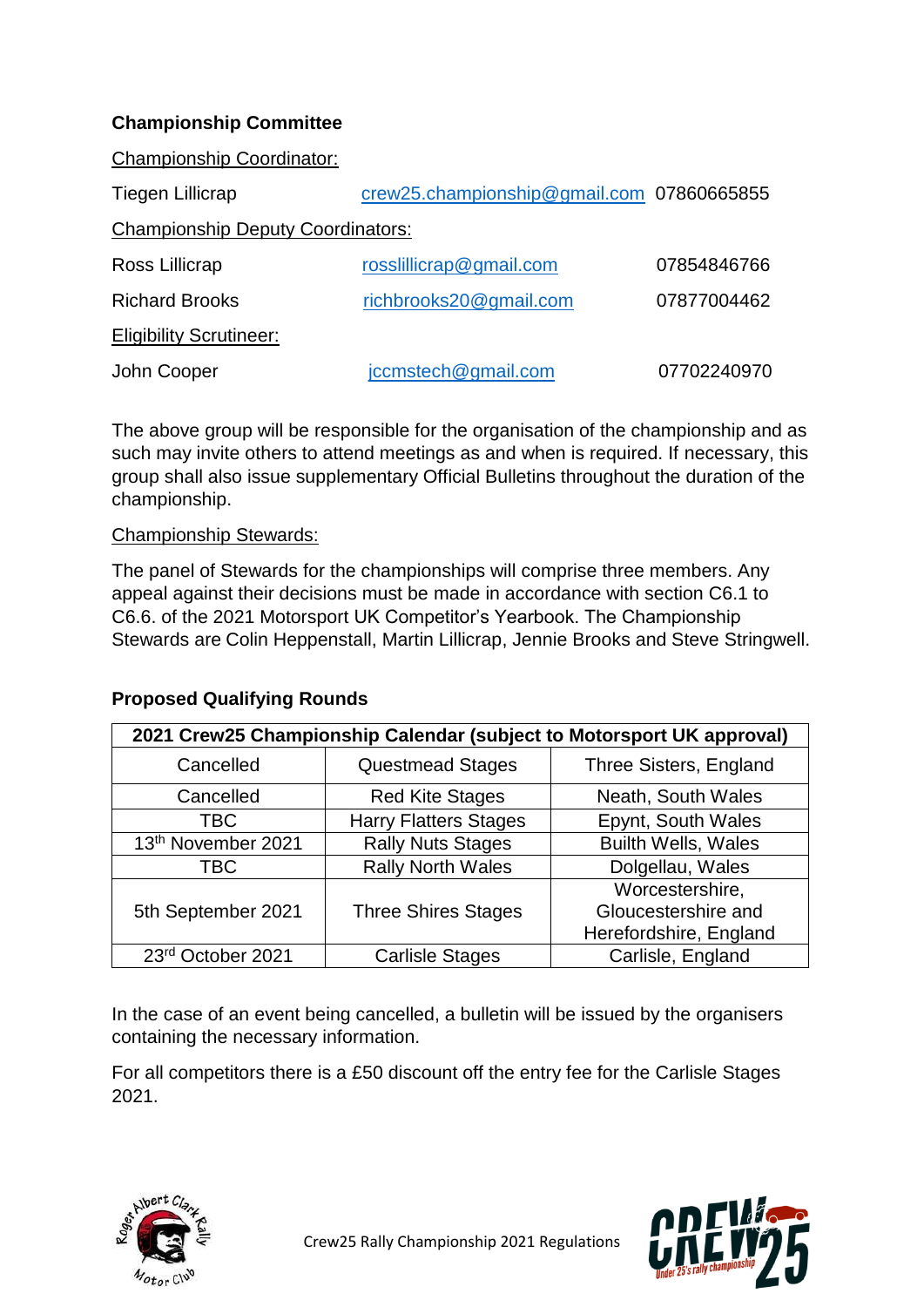## **Registration**

**Crew25 is a closed to club challenge and all competitors wishing to register must be members of the Roger Albert Clark Rally Motor Club Ltd.**

#### **To qualify for the overall title, both driver and co-driver must be 25 or under on the day of paid registration.**

Registration must be made by the end of signing on at Round 2 (TBC Depending on calendar date changes) by using the form found at the following link:

### { LINK TO REGISTRATION FORM}

The registration fee is as follows: Crew (driver  $\&$  co-driver) = £50

Registered competitors must nominate the class for which they aim to score points from on the registration form as this information will be used to work out points after the event.

It is a competitor's responsibility to obtain event regulations and to apply for entries. Being a registered contender does not guarantee an entry on any event. Completed registration forms accompanied by the correct fee must be returned to the Championship Coordinator who, upon acceptance of the entry, will issue a Championship Registration Card and number. Registrations will be accepted either in person, through the post or on championship rounds.

Championship Registration Fees can be paid direct into the Clubs account:

## **Bank of Scotland, Sort Code: 80.12.08, Account No: 06002797**

## **BIC: BOFSGB21024 IBAN: GB09 BOFS 8012 0806 0027 97**

In order to be eligible for points, competitors must register prior to the start of the round on which they first intend to claim points. Registrations will still be taken during the round, but the competitor will not be eligible for points until the next round. Competitors will be required to sign-on at each round to confirm their vehicle's eligibility and to allow their championship registration to be checked.

A driver may register alternative co-drivers subject to the championship coordinators agreement, there will be no addition cost, but the aim of this championship is to work as a 'crew' however exceptional circumstances will be considered.

Driver only Crews (Under 25) will run in the same class structure but will be competing for their own awards.

Points will not be awarded retrospectively



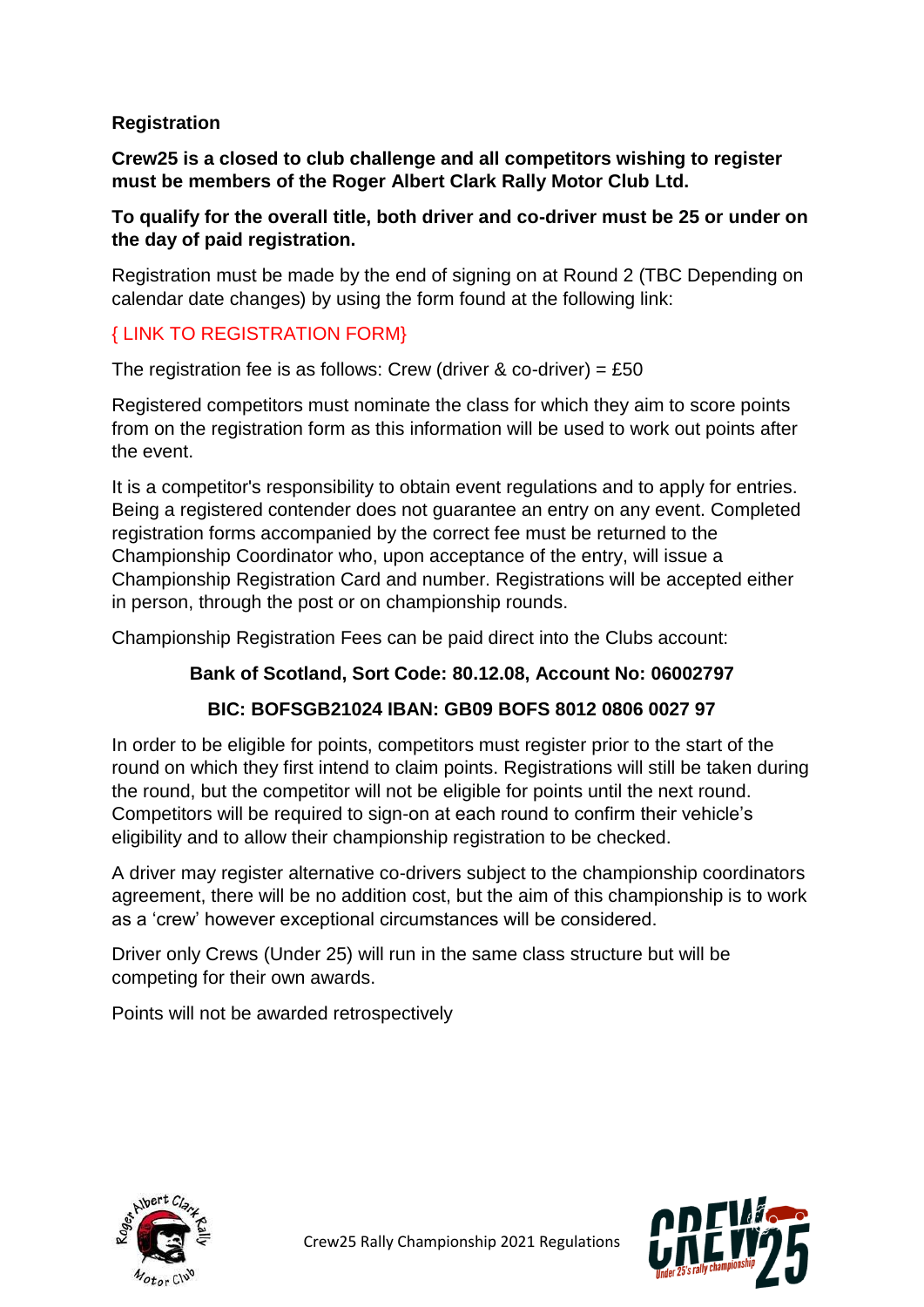### **Classes**

Class 1: Up to 1000cc Complying with Motorsport UK Regulations

Class 2: 1000cc to 1400cc Complying with Motorsport UK Regulations

Class 3: 1400cc to 1600cc Complying with Motorsport UK Regulations

Class 4: 1600cc to 1810cc Complying with Motorsport UK Regulations

Class 5 (Open): All Vehicles that do not comply with classes 1, 2, or 4. Limited to max 1810cc

Any 2WD vehicle with a maximum cc of 1810 cc is allowed

Any turbo charged vehicle in classes 1 or 2 will be in the next higher class.

#### **Awards**

Annual Awards will be presented at the Clubs Presentation night which includes the Fuchs Lubricants Motorsport UK British Historic Rally Championship and the Fuchs Lubricants RACRMC Asphalt/Rally 2 Mixed Surface Rally Championship.

The overall winning crew25 of the championship shall receive a cash prize of £500, payable to the Driver.

Trophies would be awarded as follows:

| 1 <sup>st</sup> : Overall Crew25            | 1 <sup>st</sup> : Class 1 Crew25 | 1 <sup>st</sup> : Class 3 Crew25 |
|---------------------------------------------|----------------------------------|----------------------------------|
| <b>Driver and Co-Driver</b>                 | Driver and Co-Driver             | <b>Driver and Co-Driver</b>      |
| 2 <sup>nd</sup> : Overall Crew25            | 1 <sup>st</sup> : Class 2 Crew25 | 1 <sup>st</sup> : Class 4 Crew25 |
| Driver and Co-Driver                        | Driver and Co-Driver             | <b>Driver and Co-Driver</b>      |
| 3rd: Overall Crew25<br>Driver and Co-Driver |                                  |                                  |

Driver Only crews will be awarded as Follows:

**1 st:** Overall Driver and Co-Driver

- **2 nd:** Overall Driver and Co-Driver
- **3 rd:** Overall Driver and Co-Driver

Additional awards will be added dependant on registration numbers for each class.

Throughout the championship sponsorship incentives shall be awarded at the coordinators discretion to crews chosen through a random selection process.

From rounds 2 to 7, the championship will provide one random registered contender a payment of £400 towards their event costs subject to starting the relevant round.



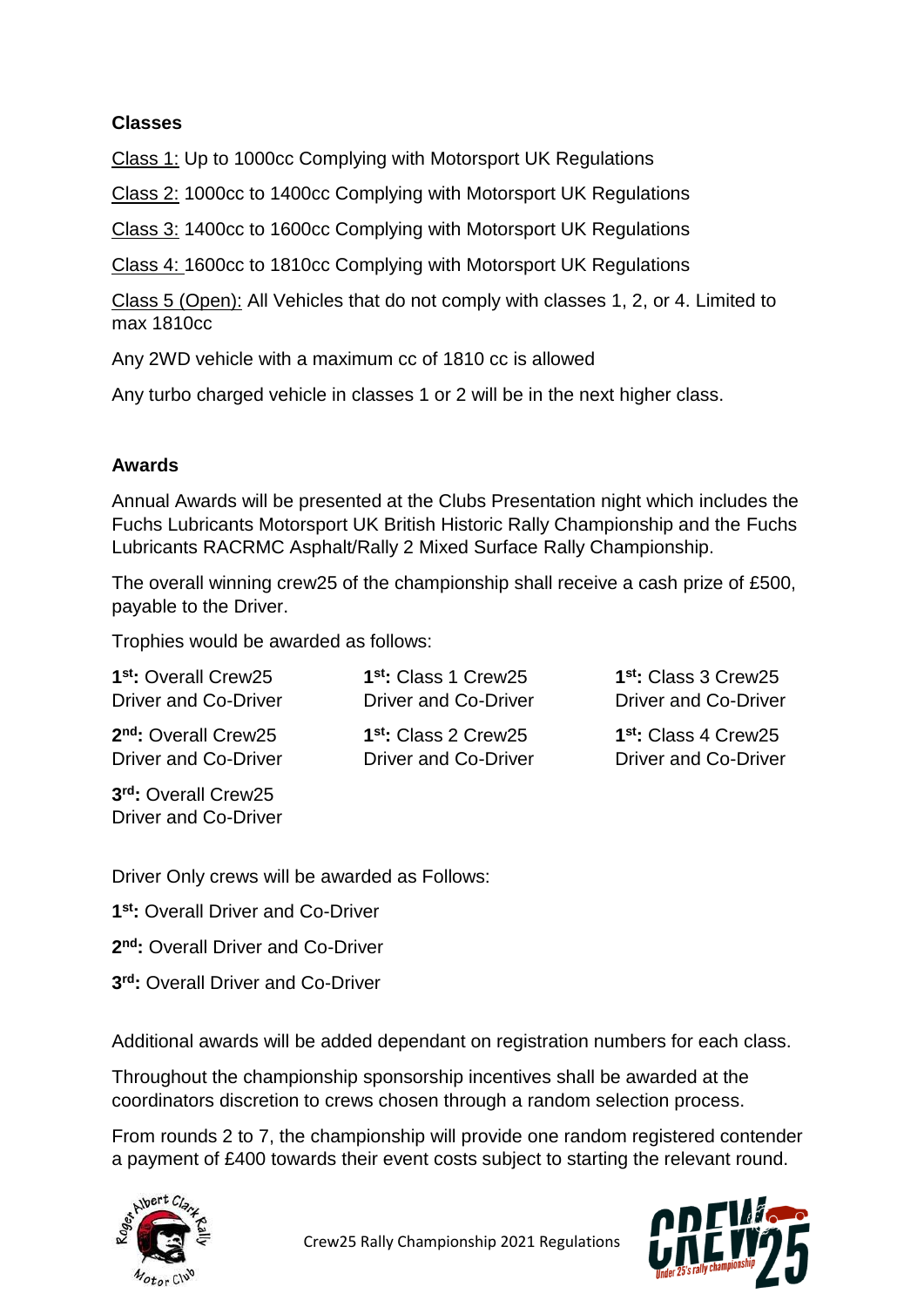This fee will be paid to the driver after the round but prior to the next round in the championship.

## **On The Pace Notes Junior Award**

OTPN will supply a test in a Hyundai I20 R5 car courtesy of PCRS to the winner of the separate OTPN trophy. However to take part in the OTPN award you must be registered for the main Crew25 championship.

This is an optional extra which will run alongside the championship. Those wishing to partake in this scheme must opt in on the first qualifying round.

This is not an exclusive test, other championship winners will be in attendance, there will be an allocated time slot for each individual attending the day.

OTPN will award the winning co-driver a £50 cash voucher for Nicky Grist Motorsports.

To Qualify for these fantastic prizes all you need to do is:

- (a) Use OTPN route notes on all qualifying rounds of the championship.
- (b) Have not previously been Junior Champion.
- (c) Registered contenders who are under 25 on 1/1/2021.

Registered contenders will have access to any of the specialist training days for both drivers and co-drivers as run by CMP Training.

# **Points**

Points will be awarded to registered contenders in their class positions relative to other registered contenders:

| 1 <sup>st</sup> | 15 Points |     | 3 <sup>rd</sup> 10 Points | 5th        | 6 Points |
|-----------------|-----------|-----|---------------------------|------------|----------|
| 2 <sub>nd</sub> | 12 Points | ⊿th | 8 Points                  | <b>Ath</b> | 4 Points |

Then 2 points for each of the crews following. 1 point shall be awarded for crews that start SS1 but do not complete the rest of the event.

The best 6 out of the 7 rounds will count and score. This allows all competitors to have one of the seven rounds as a dropped event.

In the event of a championship round being cancelled the number of scores to count will be reduced as such. Details will be released via a bulletin.

For any Championship round which must reduce scheduled mileage due to unforeseen circumstances, full points will be awarded if 51% of the stage mileage is run, half points for 25% to 50%, and quarter points if under 25% is run.

In the case of a tie, for the purposes of determining the winner of a class or overall championship title, the rule for deciding the winner will be as follows:

*The highest points scored on first registered event. If no difference, then it rolls to the next event and so on until a difference is found. If there is no difference, then a tie is* 



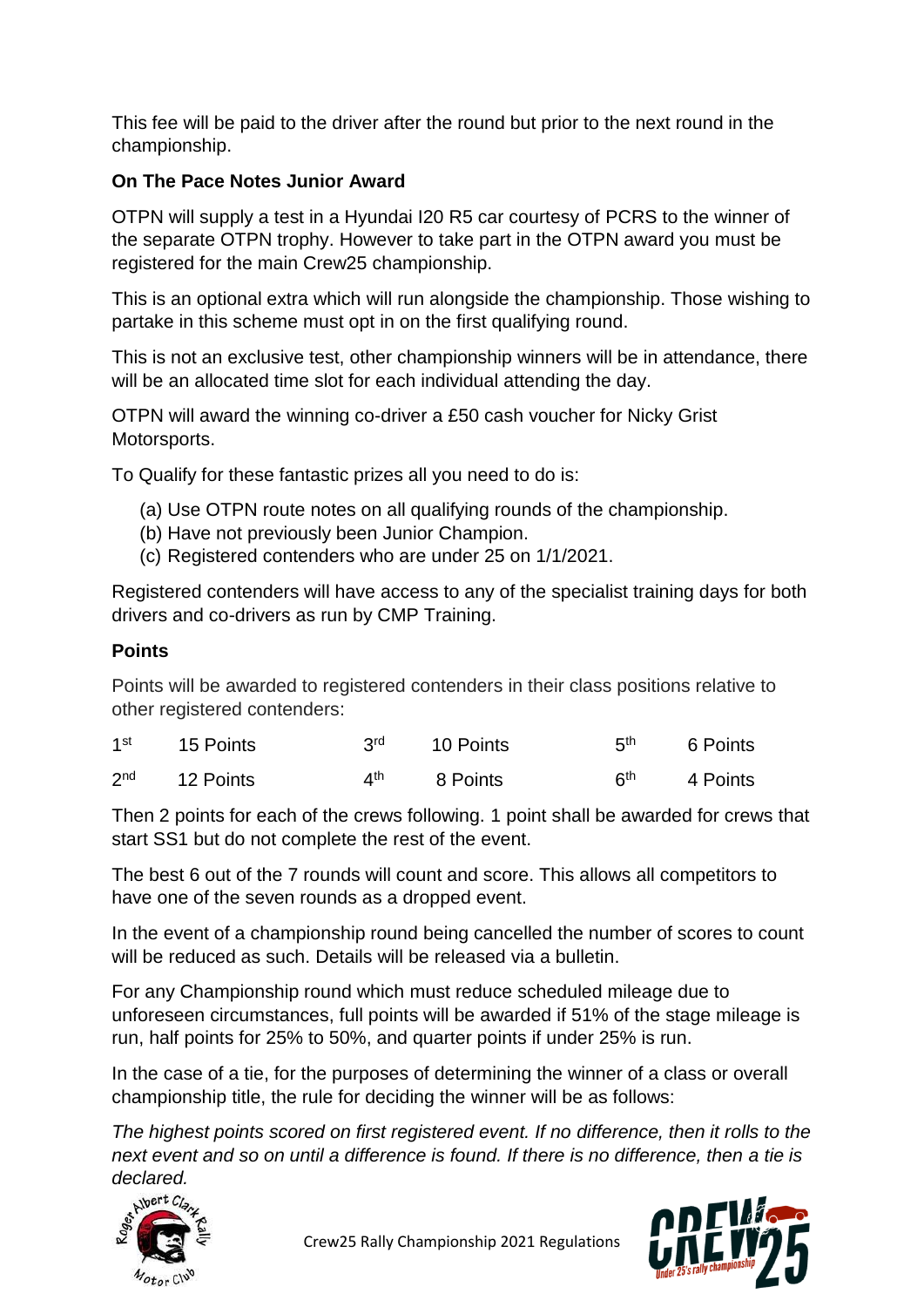## **Championship Technical Regulations**

Unless otherwise stated **no** modifications in any respects may be carried out to a vehicle.

#### **R1: Classes**

The class structure is as previously stated within the championship regulations.

No 4WD vehicle is permitted.

For ALL class's vehicles must comply with the Motorsport UK Safety Technical Regulations as published in the 2021 yearbook ("blue book")

### **R2: The following section applies to Classes 1, 2, 3 and 4 ONLY.**

*R2.1* Suspension mounting points may be locally strengthened.

*R2.2* No lightweight body panels are allowed.

*R2.3* Body shell must conform with the manufacturers plan periphery and in silhouette.

*R2.4* Glass must be retained in all windows.

*R2.5* Interior trim may be removed.

**R2.6** Dash instrumentation may be altered and improved however the recognisable manufacturers dashboard must be retained.

**R2.7** The engine must be standard and be for that make, model and year of car. It is prohibited to make any modifications to the engine in any respect.

*R2.8* Inlet and exhaust manifolds must be standard. Exhaust systems are free.

**R2.9** Air filters are free but trunking from the air filter to the intake must remain standard.

*R2.10* A limited slip differential may be fitted.

**R2.11** Gearbox must be standard H pattern. It is prohibited to fit a sequential or dog engagement gearbox for classes 1, 2, 3 or 4. The gearbox must be for that make, model and year of vehicle.

*R2.12* Sump and tank guards are mandatory.

*R2.13* Uprated suspension is allowed. No remote canister systems.

*R2.14* Brakes must remain as fitted by the manufacturer for that make, model and year of vehicle. However, pad/shoe material is free.



Crew25 Rally Championship 2021 Regulations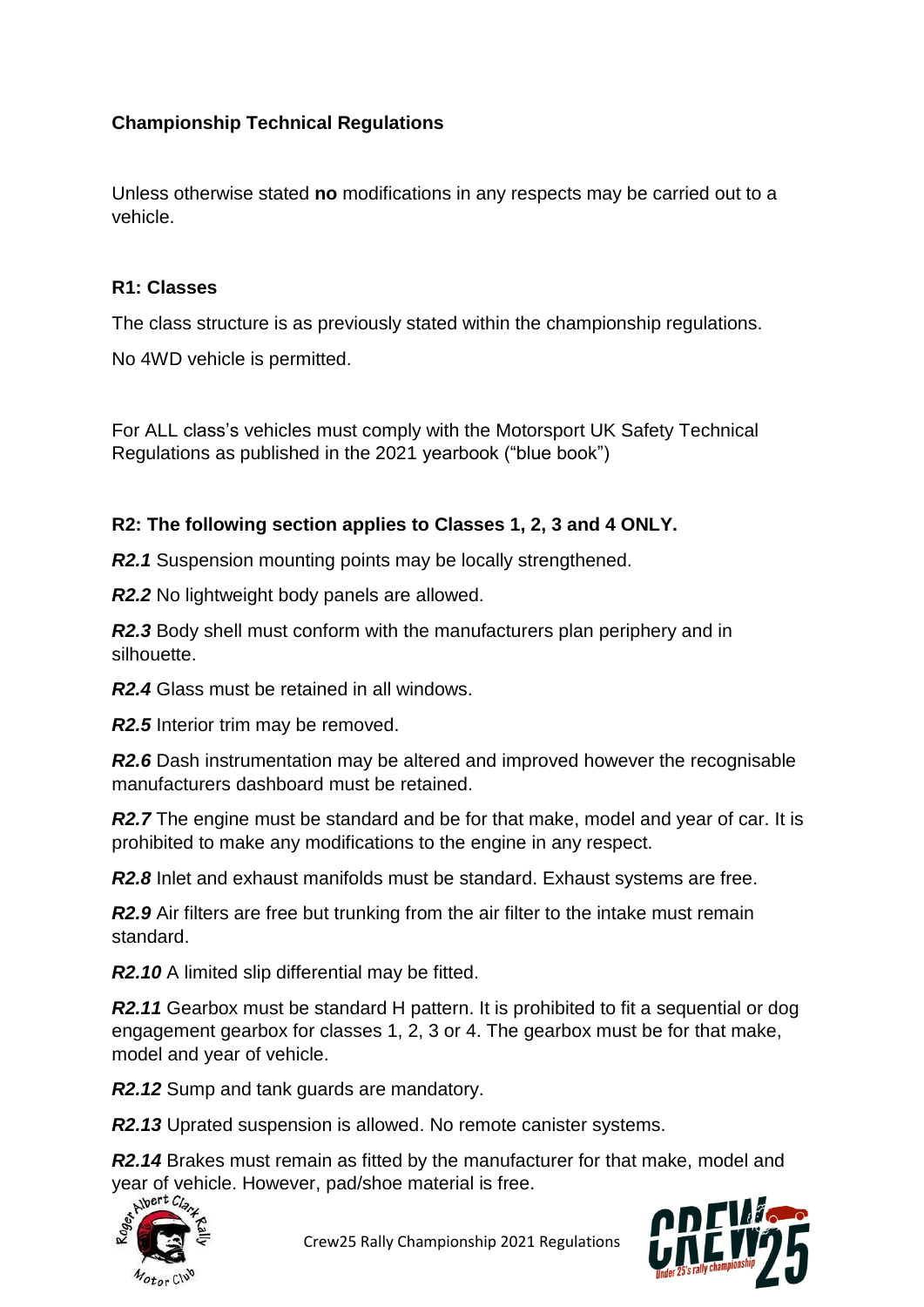*R2.15* Sealing holes must be drilled on cam cover, head bolts and sump bolts of 1/8" in at least two adjoining bolts /nuts.

**R2.16** The onus of proof rests with the competitor in respect to the eligibility for the class entered.

**R2.17** At any time a competitor may be asked to remove and make available parts from the vehicle for inspection by the championship eligibility representative.

# **R3: The following section applies to Class 5 (Open Class) ONLY.**

**R3.1** Cars that do not comply with classes 1, 2, 3 or 4 are eligible for Class 5 ONLY.

*R3.2* 2wd cars only. No 4WD vehicle are allowed.

*R3.3* Engine modifications are free.

*R3.4* Inlet and exhaust systems are free.

*R3.5* Sequential or dog gearboxes are allowed.

*R3.6* Suspension is free.

*R3.7* Brakes are free.

**R3.8** Body shell is free in respect of panels and additions but must still comply with Motorsport UK Technical Regulations.

## **R4: Tyres**

*R4.1* Tyres are free within the championship for all classes but must comply Motorsport UK 2021 Competitors Yearbook section R48.5.1 to R48.5.14 inclusive.

## **Vehicle Eligibility**

During any championship round, issues regarding vehicle / part eligibility will be taken in the first instance to the Championship Eligibility Scrutineer for onward transmission to the Championship Eligibility Group who will sit after each round to discuss any issues raised. The Group will make relevant recommendations to the Championship committee, who will inform registered contenders accordingly.

A prospective competitor may apply for a vehicle to be admitted to a specific Class direct to the Eligibility Scrutineer, where he/she can prove via newspaper, magazine or documentary evidence that the make and model of car competed in stage rallies.

The committee is not obliged to give a reason why a vehicle is not to be admitted to a specific class.